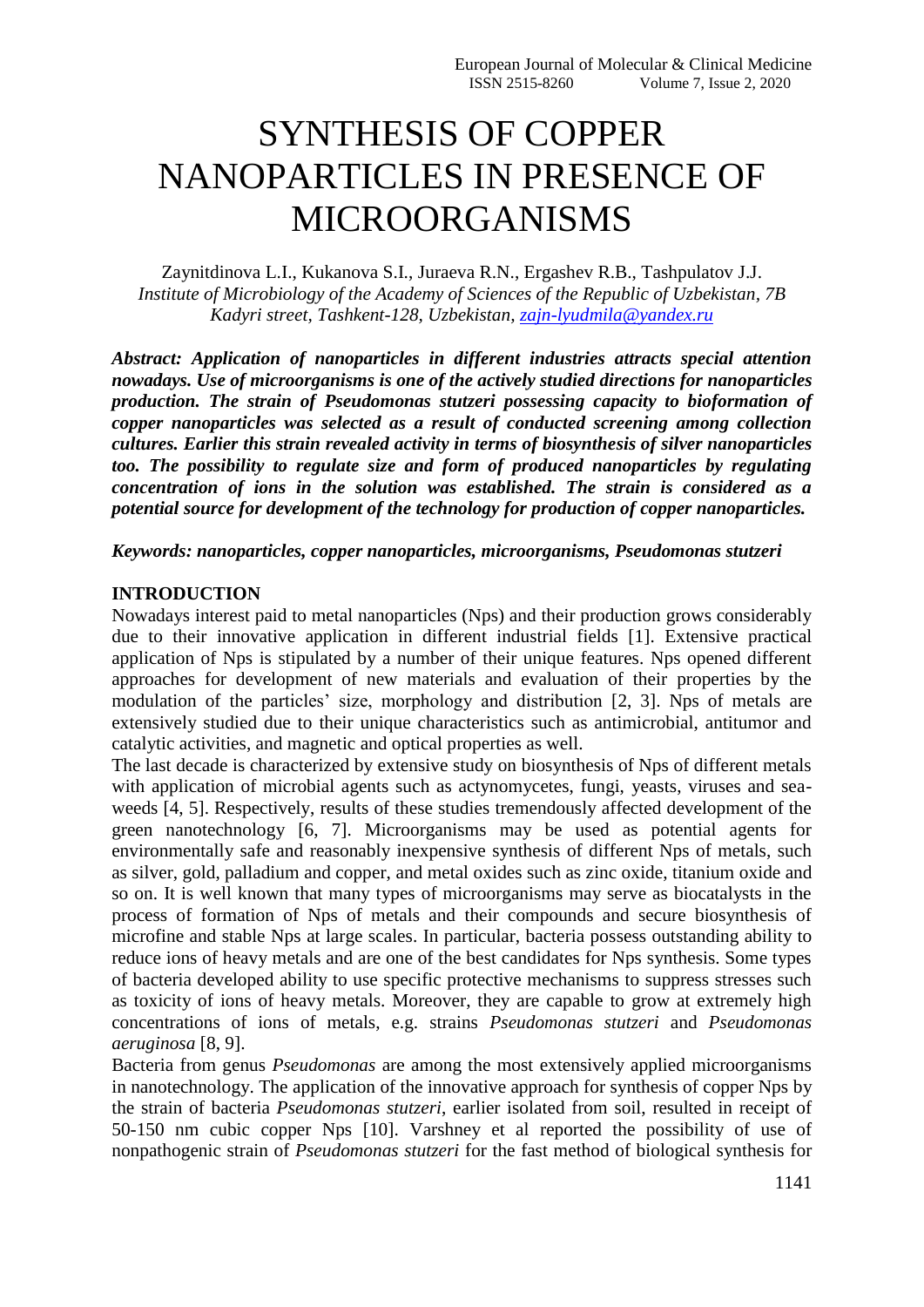production of 8-15 nm spherical copper Nps [11]. It was revealed that strain *Pseudomonas stutzeri* AG259 produces silver Nps [12], which are accumulated in the periplasmic space of bacterial cells. Widely distributed bacterial species *Lactobacillus* was reported to synthesize both Nps of gold and silver in standard conditions [13]. Prakash et al described extracellular synthesis of silver Nps by bacteria *Bacillus cereus*. Synthesized Nps were spherical and 10- 30 nm in size [14].

It is known that, as a rule, production of metal Nps by bacteria takes place during the stationary phase of their growth. This is because, as compared to other phases of growth, the highest metabolic stress takes place during the stationary phase of growth, during which metabolites, capable to reduce metals, are accumulated, and presence of ions of metals in the growth medium results in formation of Nps. Moreover, the initial concentration of copper ions heavily affects the production of Nps by living cells [15, 16]. It was established that metabolites received from *Pseudomonas stutzeri* promote to formation of copper Nps, moreover, they stabilize them.

Thus, it may be assumed that microorganisms are capable to decrease toxicity of metals by formation of Nps via their integration with proteins, polysaccharides and other metabolites. Genes responsible for resistance to metals, cytochromes of c-type, peptides, cellular enzymes (such as nitrate reductase) and reducing co-factors play considerable role in synthesis of both silver and copper Nps in bacteria. Organic substances produced by bacteria act as natural stabilizing agents for metal Nps, thus preventing their aggregation and securing stability during extended period of time [17].

Singh et al reported the biological synthesis CuO Nps by culture of bacteria *Escherichia coli* [18]. Obtained Nps were represented by different sizes and shapes. Studies conducted by several authors with use of endophytic actynomycetes *Streptomyces sp*. revealed that extract of biomass of these strains stimulates synthesis of CuO NPs[19]. Results obtained in this study clearly revealed that biosynthesized CuO NPs express effective bioactivity and thus may become the ground for development of the universal biotechnological applications [19]. Usha et al proved that CuO Nps synthesized by *Streptomyces sp*. may be used for development of fabrics with antimicrobial properties for hospital application aiming prevention or minimization infections with pathogenic bacteria [20].

Currently numerous studies established the wide spectrum of microorganisms that may serve as biocatalysts in the process of formation of Nps of metal and their compounds and secure biosynthesis of microfine and stable Nps in large scale. Efficiency of such biosynthesis of Nps depends on many factors, that is why study of their influence on the process of Nps formation by microorganisms represents certain interest.

# **MATERIALS AND METHODS**

The aim of study was receipt of copper Nps with use of microorganisms. The standard solutions of different concentration of  $CuSO<sub>4</sub>$  in distilled water were prepared (25-100 mg/l)  $(Cu<sup>2+</sup>)$ ). The aliquots of solution were added to the cultural broth of the microorganisms. Mixture of the cells and copper ions were incubated on the rotary shakers at 180 rpm and 28°C for 48-72 h. Formation of Nps were determined visually by staining solutions into characteristic colors.

Microorganisms were cultivated in standard conditions on the beef extract peptone broth diluted in 2 times.

Strains of microorganisms isolated from mixed populations of the microorganisms inhabiting soils polluted with different xenobiotics were used in this study. Selection of the objects was determined by their resistance to the different pollutants, including heavy metals, thus it is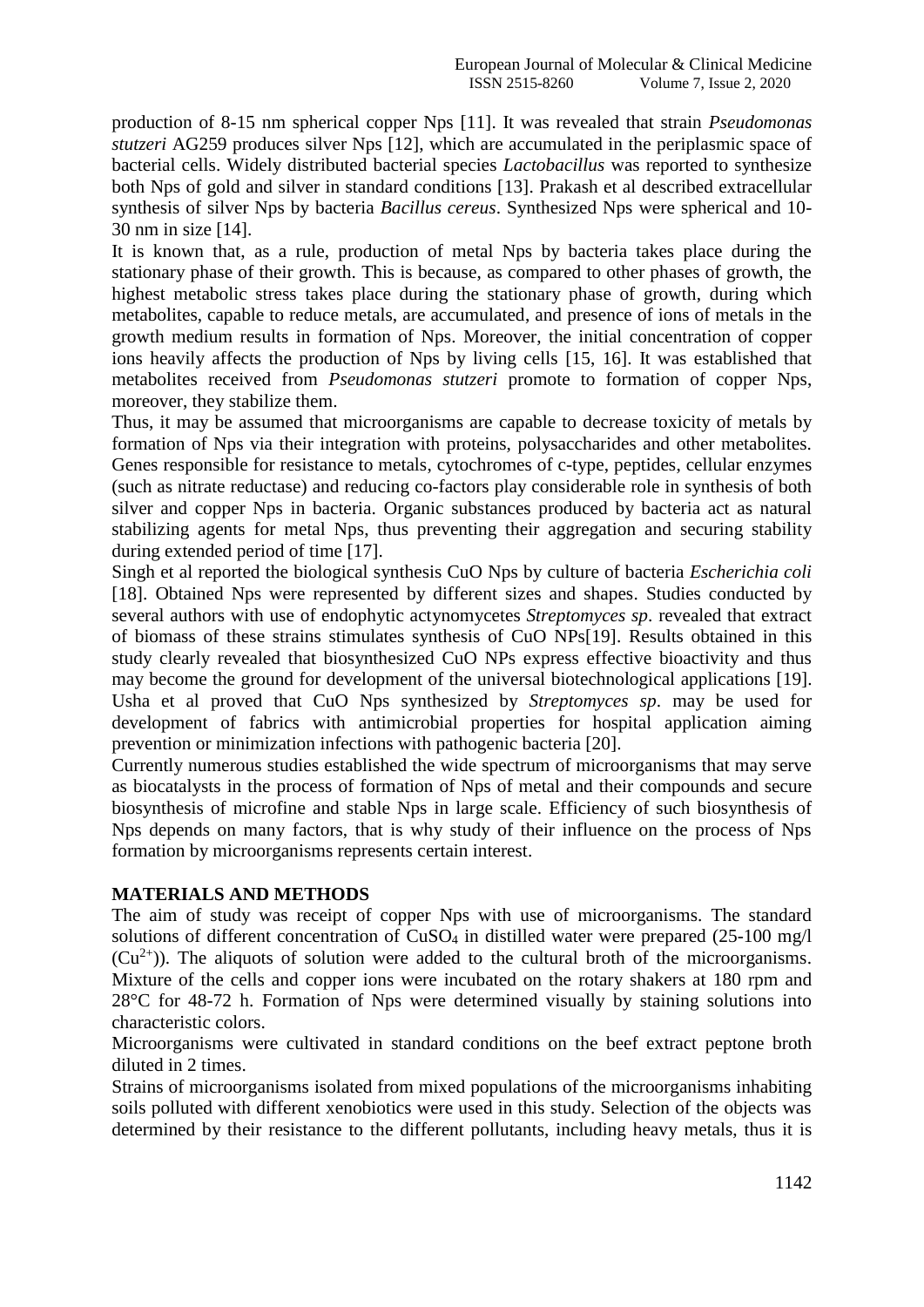assumed that ability to form Nps of metals is a protective function of the microorganisms [21].

Antimicrobial activity was determined by standard protocol [22].

UV-spectroscopy was conducted with use of spectrophotometer Specord 210 (Germany) within range 190-1000 nm. Accuracy of UV photometry with potassium dichromate was in accordance with Ph.Eur.±0.01.

Optical study was conducted with use of the optical microscope Leica 1000 (Germany) with magnification rate  $\times$ 40 -  $\times$ 1300.

Morphology of films of nanostructured systems was determined with use of atomic force microscope Agilent 5500 (USA) at the room temperature. Silicon cantilevers with hardness 9.5 N/m with frequency 145 kHz were used. Maximum field of scanning on AFM by Х,Y was  $15\times15 \mu m^2$ , by  $Z - 1 \mu m$ .

# **RESULTS AND DISCUSSION**

To determine ability of the microorganisms to synthesize copper Nps the studied strains were cultivated on elective media. Aliquots of solution of the copper sulphate were added into the cultural broth of the studied microorganism. Formation of the Nps was initially determined visually by the change of color of the solution, which is characteristic to the copper Nps (table 1).

| $N_2$ | <b>Culture</b>           | Change in color | <b>Intensity of staining</b> |        |        |
|-------|--------------------------|-----------------|------------------------------|--------|--------|
|       |                          |                 | 24h                          | 48 h   | 72h    |
| 1.    | Pseudomonas putida       | green           | $^{+}$                       | $^{+}$ |        |
| 2.    | Pseudomonas stutzeri     | <b>brown</b>    | $^{+}$                       | $2+$   | $3+$   |
| 3.    | Pseudomonas fluorescens  | light green     | $^{+}$                       | $^{+}$ | $^{+}$ |
| 4.    | Rhodococcus erytropolis  | yellow          | $^{+}$                       | $2+$   | $2+$   |
| 5.    | Rhodococcus sp.          | yellow          | $^{+}$                       | $2+$   | $2+$   |
| 6.    | Arthrobacter globiformis | brown           | $^{+}$                       | $^{+}$ | $^{+}$ |
| 7.    | Bacillus megatherium     | greenish        | $^{+}$                       | $2+$   | $2+$   |
| 8.    | <b>Bacillus</b> subtilis | light-yellow    |                              | $+$    | $^{+}$ |
| 9.    | Bacillus sp.             | light-yellow    |                              | $+$    | $^{+}$ |
| 10.   | Acinetobacter sp.        | greenish-blue   |                              | $^{+}$ |        |

Table 1. Screening of bacteria by Nps synthesis

In one way or another all studied microorganisms expressed ability to synthesis of Nps (table 1). It should be noted that not all studied strains revealed standard staining. Some strains revealed change in solution color from blue to light blue, in some cases formation of the copper Nps was accompanied by light yellow staining. It is also should be noted that maximum activity in preliminary screening was expressed by strain *Pseudomonas stutzeri.* Moreover, Nps synthesized by this strain were stable for two and more weeks. That is why, further study focused on this strain.

Further, the reduction of copper ions at the presence of bacteria *Pseudomonas stutzeri* was studied at pH 7.0 and concentration of  $(Cu^{2+})$  25 and 50 mg/l.

Studied solutions were analyzed by UV-spectroscopy. Spectra of studied samples revealed presence of absorption bands characteristic to copper Nps, which are located within range 200-350 nm, depending on the size of the Nps (figure 1). Absence of absorption bands of copper ions  $(Cu^{2+})$  within 700-900 nm range additionally confirmed restoration of copper ions.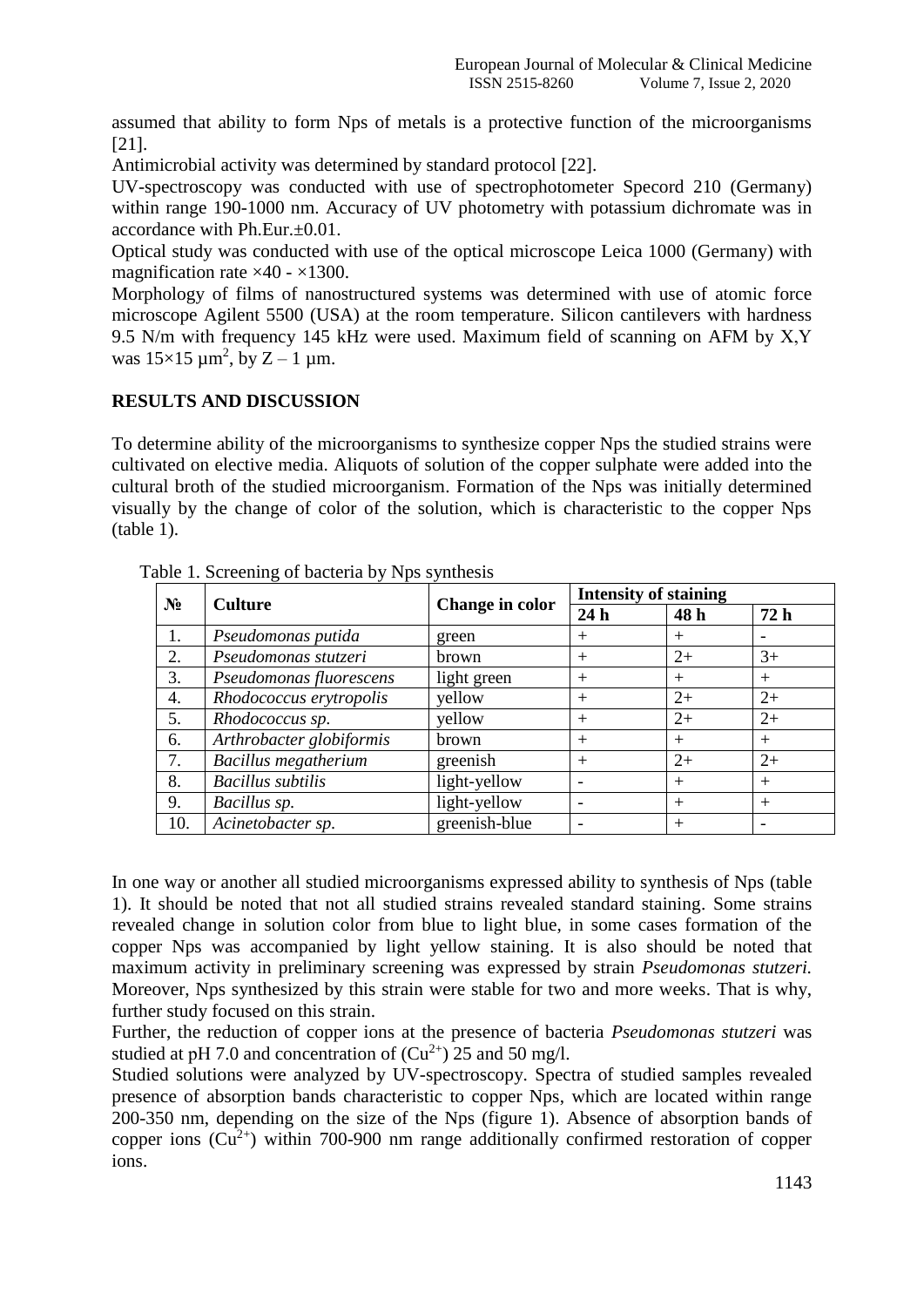

Figure 1. UV spectra of systems at the different content of copper Nps: 1) beef extract peptone broth; 2) beef extract peptone broth + bacteria + 25 mg/l ( $Cu^{2+}$ ); 3) beef extract peptone broth + bacteria + 50 mg/l  $(Cu^{2+})$ .

Results revealed that with increased concentration of the copper ions  $(Cu^{2})$  the bathochromic absorption wavelength shift is observed in direct ratio with the size of Nps. Possibly, with increased size of copper Nps electrons located on the same level form zone where the width of this zone depends on size of Nps.

Morphology of the films obtained on basis of hydroxyethyl cellulose and copper Nps was studies with use of optical microscopy. Films produced on basis of bacteria in cultural broth and with copper Nps revealed presence of the particles in shape of spherulites expressing growth in radial direction; prolonged particles were observed as well (figure 2).



Figure 2. Optical pictures of systems containing copper Nps: 1 - beef extract peptone broth+ bacteria; 2 - beef extract peptone broth + bacteria +  $25 \text{ mg/l}$  ( $Cu^{2+}$ ); 3 - - beef extract peptone broth + bacteria + 50 mg/l  $(Cu^{2+})$ 

In the system the beef extract peptone broth + bacteria + 25 mg/l ( $Cu^{2+}$ ) the size of Nps reduces and the spots begin to appear where particles agglomeration takes place. With increased concentration of copper ions  $(Cu^{2+})$  in the system the needle like particles are produced and dendritic structures are formed. Formation of the dendritic structures is characteristic for ions and Nps of copper.

Size and distribution of the copper Nps within matrix were studied with application of the ASM (figure 3). Obtained results reveal that bacteria in the nutrient medium at the absence of copper ions  $(Cu^{2+})$  form dendritic structure comprising spherical Nps with size ranging from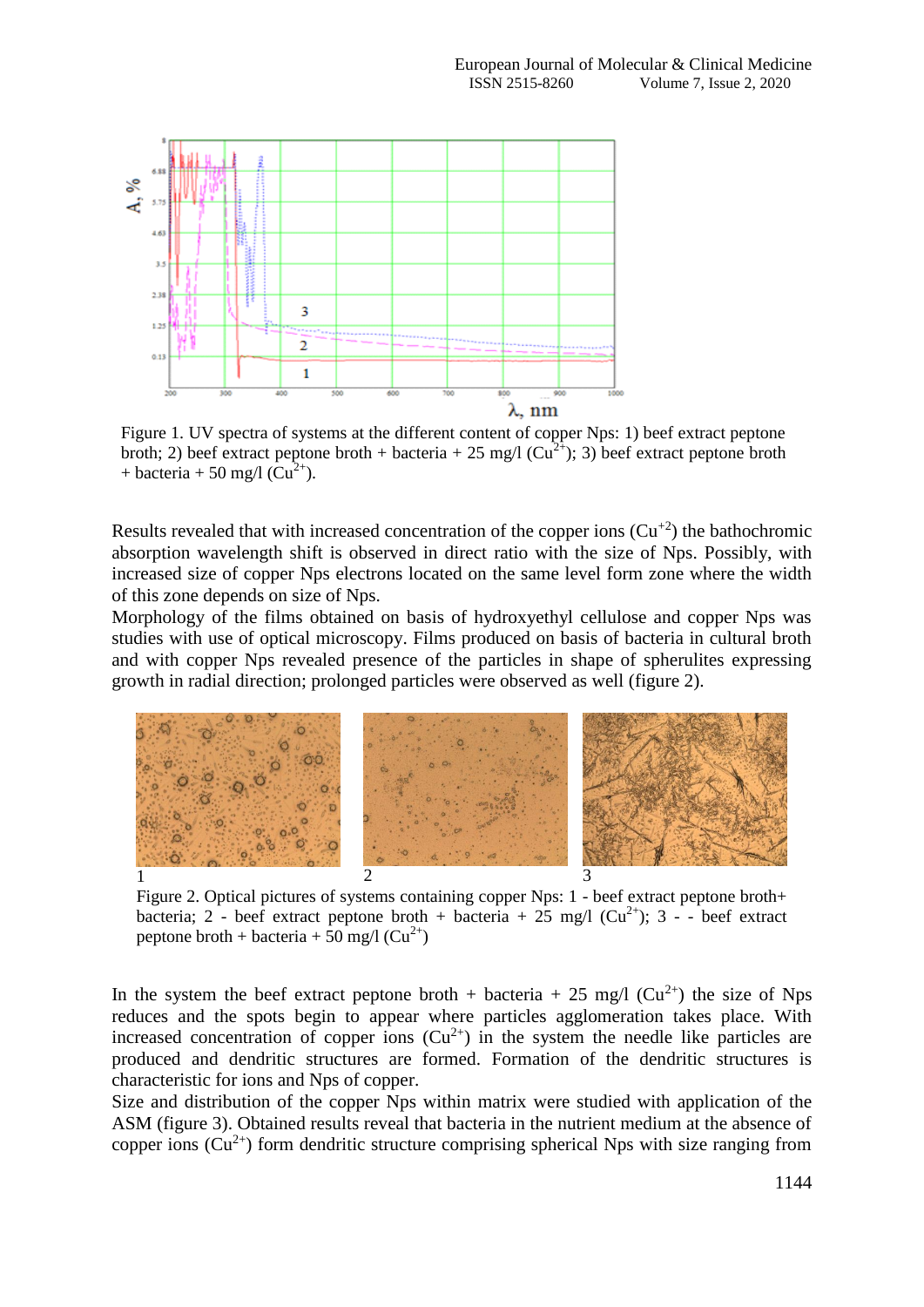500 nm to 1.5 micron. Surface roughness reveals that there is a size variation and particles are unevenly distributed within the matrix (figure 3. a, b).

It should be noted that cubic copper Nps are formed in the studied samples containing 25 mg/l ( $Cu^{2+}$ ) and 50 mg/l ( $Cu^{2+}$ ) (figure 3; c-d). Nps with size 35-60 nm are formed at 25 mg/l  $(Cu^{2+})$ , while increasing concentration to 50 mg/l  $(Cu^{2+})$  results in 6 times increased polydispersity of Nps, thus 75-300 nm Nps are formed. Surface roughness reveals that at 25 mg/l  $(Cu^{2+})$  considerably small particles are formed, which have relatively thin degree of dispersion, whereas at 50 mg/l  $(Cu^{2+})$  the surface of the films is not even, which is probably linked with high degree of dispersion by size and distribution of the nanoparticles within matrix.



Figure 3. AFM pictures and surface roughness of the films containing copper Nps: a-b - beef extract peptone broth + bacteria; c - beef extract peptone broth + bacteria + 25 mg/l ( $Cu^{2+}$ ); d - beef extract peptone broth + bacteria + 50 mg/l  $(Cu^{2+})$ 

# **CONCLUSION**

As result of conducted screening among studied bacterial cultures the strain of *Pseudomonas stutzeri* possessing ability to biological formation of the copper Nps was selected. This strain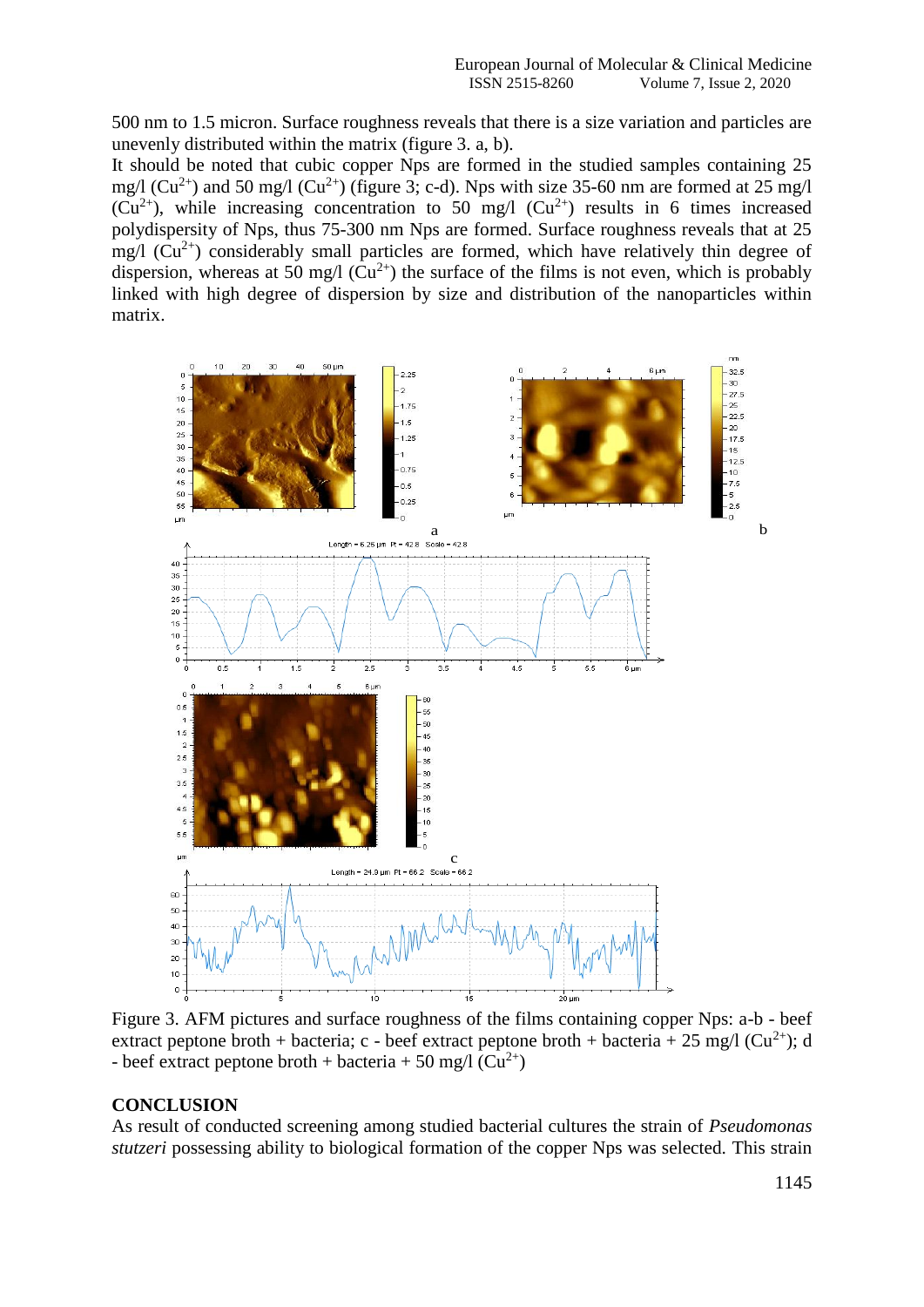in earlier study revealed activity in terms of biosynthesis of silver Nps as well [23]. The possibility to regulate size and shape of the produced Nps by variation of the concentration of metal ions was established. It was determined that increasing concentration of metal ions in the solution results not only in increased size, but leads to the change of the shape of Nps. Which in its turn may affect their biological activity. This feature provides vast opportunities for their application at the development of the new antimicrobial preparations.

# **LITERATURE CITED**

- [1] Nasrollahzadeh, M., Babaei, F., Fakhri, P. and Jaleh, B., 2015. Synthesis, characterization, structural, optical properties and catalytic activity of reduced graphene oxide/copper nanocomposites. Rsc Advances, 5(14), pp.10782-10789.
- [2] Bhattacharya, D. and Gupta, R.K., 2005. Nanotechnology and potential of microorganisms. Critical reviews in biotechnology, 25(4), pp.199-204.
- [3] Pantidos, N. and Horsfall, L.E., 2014. Biological synthesis of metallic nanoparticles by bacteria, fungi and plants. Journal of Nanomedicine & Nanotechnology, 5(5), p.1.
- [4] Khandel, P. and Shahi, S.K., 2016. Microbes mediated synthesis of metal nanoparticles: current status and future prospects. Int J Nanomater Biostruct, 6(1), pp.1-24.
- [5] Varshney, R., Bhadauria, S. and Gaur, M.S., 2012. A review: biological synthesis of silver and copper nanoparticles. Nano Biomedicine & Engineering, 4(2).
- [6] Mittal, A.K., Chisti, Y. and Banerjee, U.C., 2013. Synthesis of metallic nanoparticles using plant extracts. Biotechnology advances, 31(2), pp.346-356.
- [7] Singh, P., Kim, Y.J., Zhang, D. and Yang, D.C., 2016. Biological synthesis of nanoparticles from plants and microorganisms. Trends in biotechnology, 34(7), pp.588- 599.
- [8] Haefeli, C., Franklin, C. and Hardy, K., 1984. Plasmid-determined silver resistance in Pseudomonas stutzeri isolated from a silver mine. Journal of bacteriology, 158(1), pp.389-392.
- [9] Bridges, K., Kidson, A., Lowbury, E.J. and Wilkins, M.D., 1979. Gentamicin-and silverresistant pseudomonas in a burns unit. Br Med J, 1(6161), pp.446-449.
- [10] Varshney, R., Bhadauria, S., Gaur, M.S. and Pasricha, R., 2011. Copper nanoparticles synthesis from electroplating industry effluent. Nano Biomed Eng, 3(2), pp.115-119.
- [11] Varshney, R., Bhadauria, S., Gaur, M.S. and Pasricha, R., 2010. Characterization of copper nanoparticles synthesized by a novel microbiological method. Jom, 62(12), pp.102-104.
- [12] Joerger, R., Klaus, T. and Granqvist, C.G., 2000. Biologically produced silver–carbon composite materials for optically functional thin‐ film coatings. Advanced Materials, 12(6), pp.407-409.
- [13] Nair, B. and Pradeep, T., 2002. Coalescence of nanoclusters and formation of submicron crystallites assisted by Lactobacillus strains. Crystal growth  $\&$  design, 2(4), pp.293-298.
- [14] Prakash, A., Sharma, S., Ahmad, N., Ghosh, A. and Sinha, P., 2011. Synthesis of AgNps By Bacillus cereus bacteria and their antimicrobial potential. Journal of Biomaterials and Nanobiotechnology, 2(02), p.155.
- [15] Shobha, G., Moses, V. and Ananda, S., 2014. Biological synthesis of copper nanoparticles and its impact. Int. j. pharm. sci. Invent, 3(8), pp.6-28.
- [16] Zaynitdinova, L.I., Ashurov, N., Vokhidova, N., Kukanova, S.I. and Tashpulatov, J.J. 2019. Influence of biomass quantity on formation of silver nanoparticles. Microbiology and virology, 3(26), pp. 20-27.